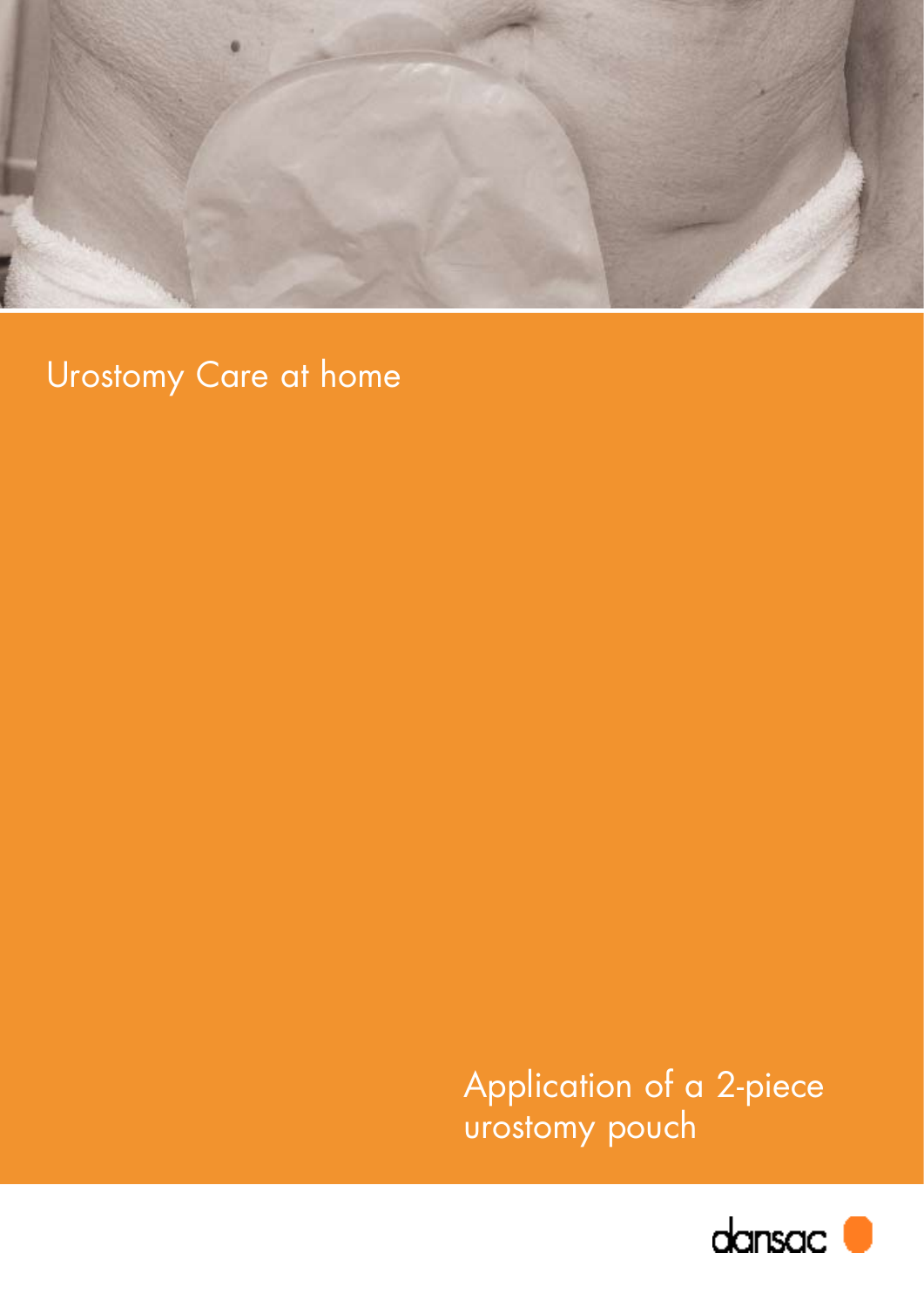## Application of a 2-piece urostomy pouch

#### You will need:

- a) Disposal bag
- b) Dry wipes for washing/drying
- 
- 
- e) Scissors for cutting wafer (if required)
- 

It is important to be prepared and have all the equipment you require at hand before starting your urostomy care. You may wish to carry out the procedure in the morning before eating or drinking.



If needed use the stoma measuring guide to determine the size of your stoma.



Dry with clean, dry non-woven wipes. It is important that the skin surrounding your stoma is completely dry before putting on a new wafer.



Use your fingers and press all the way around to make sure that the pouch is Check that the tap on your pouch is in the closed position. attached to the wafer.



Gently remove the used pouch and wafer. Remember to empty the pouch before you start. As an added precaution to avoid spillage, you can place a disposable plastic bag in your waistband.



If the stoma is uneven or oval, adjust the hole in the wafer with small, sharp scissors or use the tip of your finger to even the hole to the correct stoma diameter. Remember it is important that the hole fits your stoma snugly without applying any pressure.

![](_page_1_Picture_19.jpeg)

Remove the protective covering of the adhesive wafer immediately before application.

![](_page_1_Picture_21.jpeg)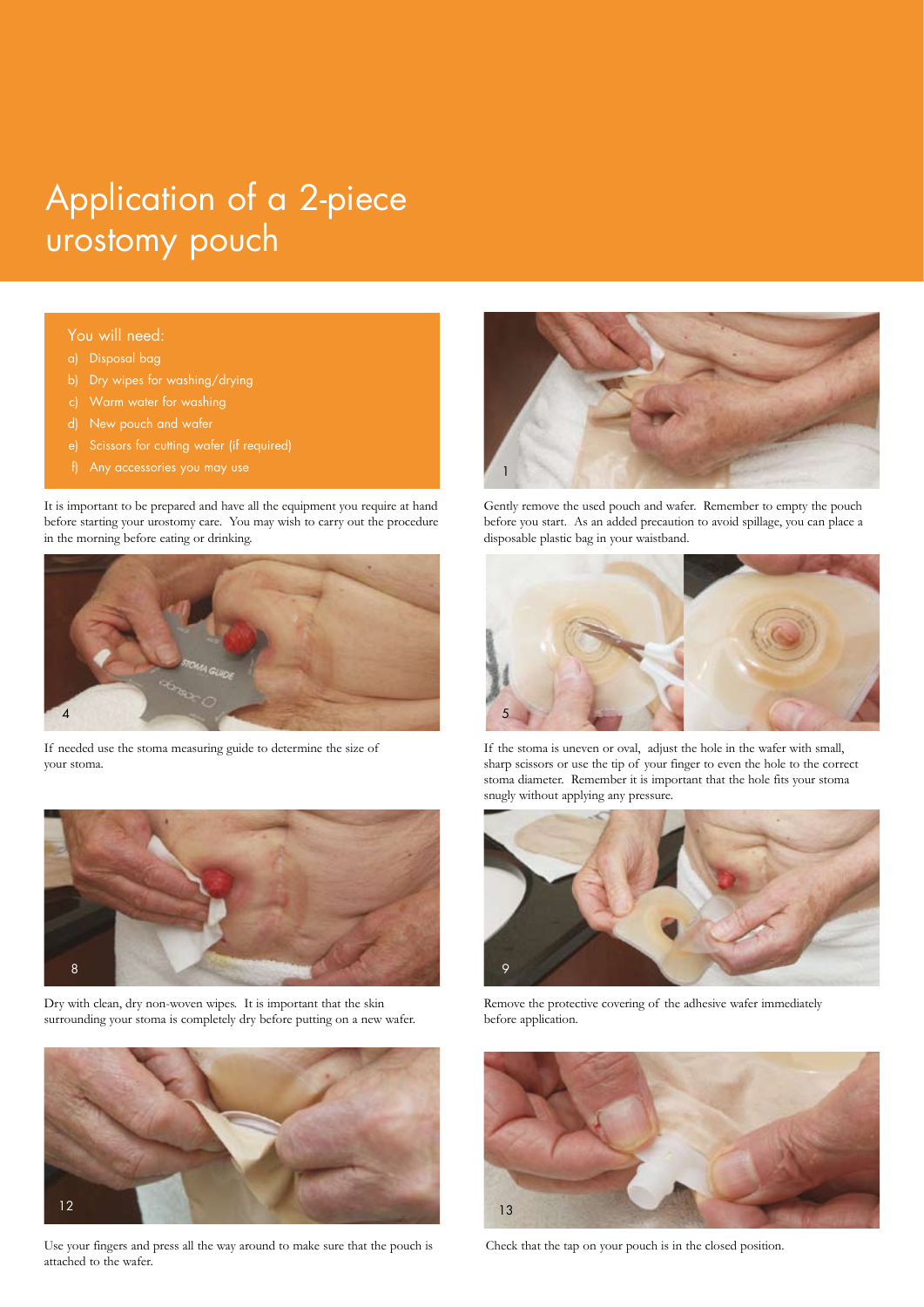### **Urostomy**

![](_page_2_Picture_2.jpeg)

![](_page_2_Picture_3.jpeg)

Tighten the skin on your abdomen by pressing it with one hand, while you carefully remove the adhesive wafer.

![](_page_2_Picture_5.jpeg)

Discard the soiled pouch and adhesive wafer.

![](_page_2_Picture_7.jpeg)

![](_page_2_Picture_9.jpeg)

Dampen a few non-woven wipes in lukewarm water. Clean your stoma and the surrounding skin thoroughly.

![](_page_2_Picture_11.jpeg)

Centre the adhesive wafer opening over the stoma and press into place. Press the wafer from centre to edge and continue around the stoma until you are certain the wafer fits snugly and securely.

![](_page_2_Picture_13.jpeg)

Double check that the pouch is securely connected to the wafer ring.

![](_page_2_Picture_15.jpeg)

Snap the pouch onto the wafer.

![](_page_2_Picture_17.jpeg)

Task completed.